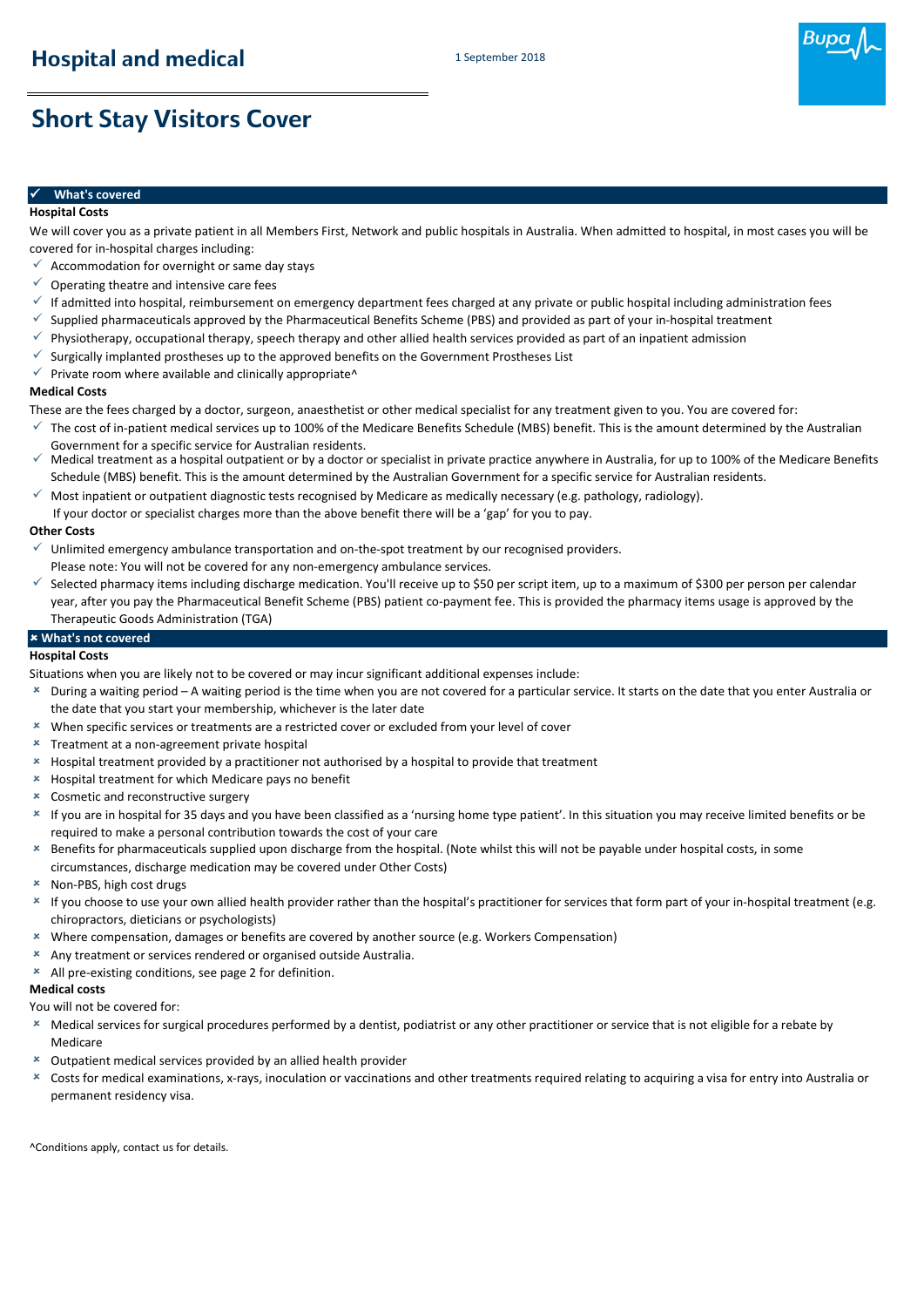**Bupa** 

# **Short Stay Visitors Cover**

| <b>Hospital &amp; medical services</b>   | Cover    | <b>Waiting period</b> | <b>Waiting period (pre-existing condition)</b> |
|------------------------------------------|----------|-----------------------|------------------------------------------------|
| Cardiac and cardiac related services     | Υ        | No Waiting Period     | Not Covered                                    |
| Cataract & eye lens procedures           | Excluded | <b>Not Covered</b>    | <b>Not Covered</b>                             |
| Hip/knee replacement                     | Excluded | <b>Not Covered</b>    | Not Covered                                    |
| Pregnancy and birth related services     | Excluded | <b>Not Covered</b>    | <b>Not Covered</b>                             |
| IVF and assisted reproductive services   | Excluded | <b>Not Covered</b>    | Not Covered                                    |
| Appendicitis                             | Y        | No Waiting Period     | <b>Not Covered</b>                             |
| Knee arthroscopy and meniscectomy        | Y        | No Waiting Period     | Not Covered                                    |
| Renal dialysis for chronic renal failure | Y        | No Waiting Period     | <b>Not Covered</b>                             |
| Bone marrow transplants                  | Y        | No Waiting Period     | Not Covered                                    |
| Organ transplants                        | Y        | No Waiting Period     | <b>Not Covered</b>                             |
| All cosmetic surgery <sup>^^</sup>       | Excluded | Not Covered           | Not Covered                                    |
| Sterilisation reversal                   | Υ        | No Waiting Period     | Not Covered                                    |
| <b>Psychiatric Services</b>              | Y        | 12 months             | <b>Not Covered</b>                             |
| <b>Rehabilitation services</b>           | Y        | 12 months             | Not Covered                                    |
| Palliative care                          | Y        | 12 months             | Not Covered                                    |
| Other inpatient treatment++              | Y        | No Waiting Period     | Not Covered                                    |
| Out of hospital medical services         | Cover    | <b>Waiting period</b> | Waiting period (pre-existing condition)**      |
| <b>GP</b> consultations                  | Υ        | No Waiting Period     | Not Covered                                    |
| Specialist consultations                 | Y        | No Waiting Period     | <b>Not Covered</b>                             |
| Pathology^ (e.g. blood tests)            | Y        | No Waiting Period     | Not Covered                                    |
| Radiology^ (e.g. x-ray, scans)           | Y        | No Waiting Period     | Not Covered                                    |
| Selected pharmacy items*                 | Υ        | No Waiting Period     | No Waiting Period                              |
| Repatriation                             | Excluded | <b>Not Covered</b>    | <b>Not Covered</b>                             |

*\* see page 1 for details*

*^ most Medicare recognised services*

*\*\* You may be asked to have a medical certificate completed by your doctor to determine if a condition is pre-existing*

## *^^ refer to www.bupa.com.au/glossary for definition*

### **Definitions**

#### **Exclusions**

Bupa does not pay any benefit towards excluded services under your visitors cover.

#### **Waiting periods**

A waiting period is the time when you are not covered for a particular service. It starts on the date that you enter Australia or the date that you start your membership, whichever is the later date. Once you have completed your waiting period, you will receive the benefits listed under your level of cover for that service.

#### **Pre-existing condition**

This cover does not provide any benefits for pre-existing conditions. A pre-existing condition is any condition, ailment, or injury, that you had signs or symptoms of during the six months before you joined or upgraded to a higher level of cover with us. It is not necessary that you or your doctor knew what your condition was, or that the condition had been diagnosed. For more information about pre-existing condition, please refer to the Important Information Guide: www.bupa.com.au/visitors-info

#### **Excess**

An excess is the amount you agree to pay upfront before a benefit is paid for overnight or same day hospital admissions. Your excess amount of \$250 is payable once per person per calendar year, up to a maximum of twice per membership. Each individual on the membership will never pay their total excess amount more than once per calendar year. If the total excess amount for an individual is not reached in a single hospital admission, the remaining balance of excess is payable if that individual has a subsequent hospital admission in that calendar year.

*<sup>++</sup> must be recognised by Medicare*